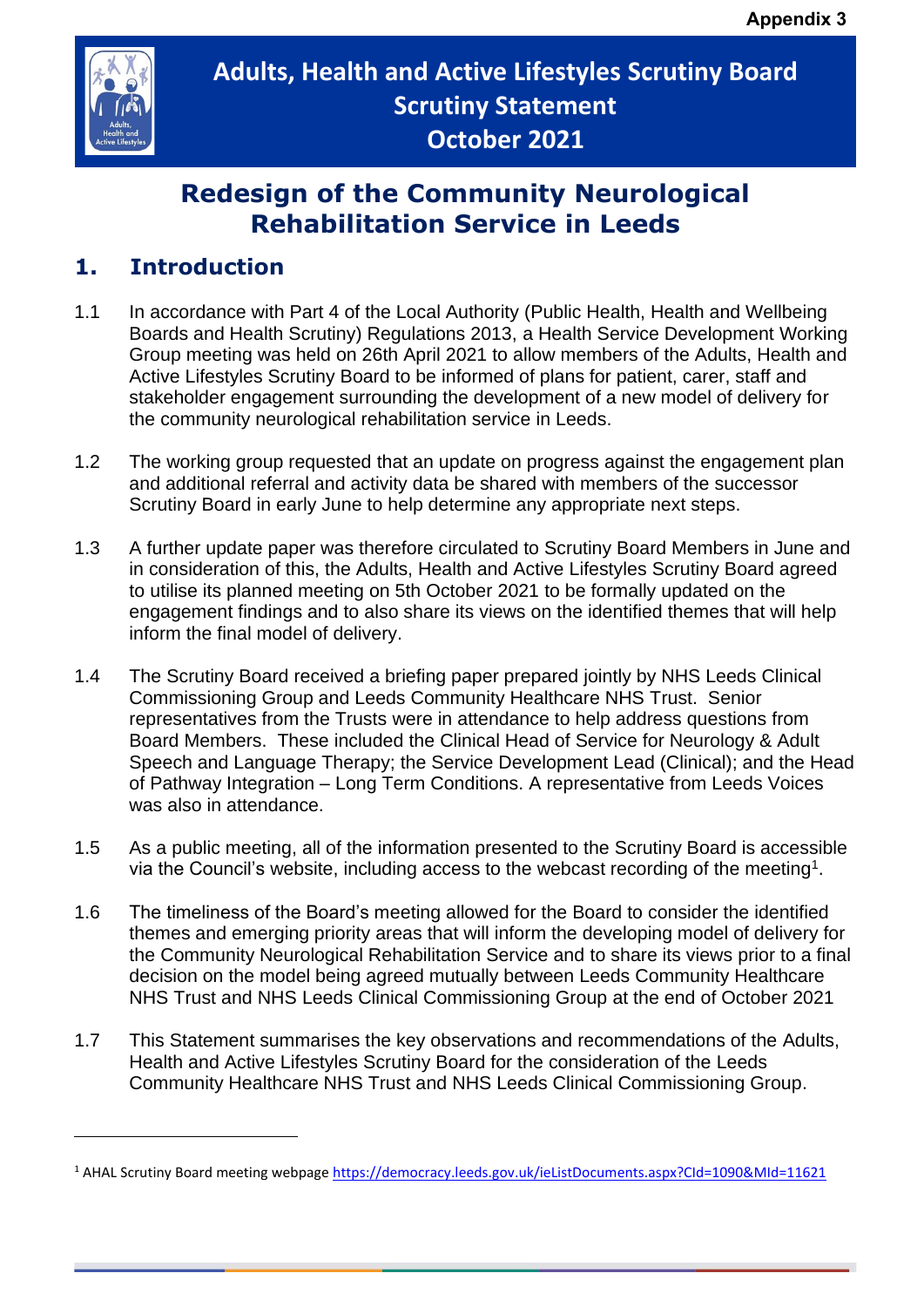

## **2. Key observations**

- 2.1 The Scrutiny Board acknowledges that prior to the Covid-19 pandemic, there had already been increasing demand on the Community Neurological Rehabilitation Service over the last few years, with subsequent long waits to access the service. The service was therefore already beginning to explore new ways of working to try and address the existing challenges. In having to adapt the service to respond to the pandemic, this had provided a unique opportunity to look at the service offer in detail to understand what patients need to meet their rehabilitation requirements.
- 2.2 In supporting the rationale to redesign the service, the Scrutiny Board had considered the proposed engagement plan back in April 2021, which was subsequently agreed by the NHS Leeds CCG Patient Advisory Group in June 2021.
- 2.3 During its meeting on 5<sup>th</sup> October 2021, the Scrutiny Board was formally updated on the the key themes and emerging priority areas stemming from the engagement with patients, carers and staff, which included the following:
	- ➢ The Home First offer is supported by staff and stakeholder groups and will remain a key element of the new model.
	- $\triangleright$  From staff, stakeholders and patients/carers feedback the length of inpatient rehabilitation needs to be tailored to individual patient needs, with the home first approach and a more responsive community offer a reduction of inpatient beds is likely.
	- ➢ A route for self-referral into the service is essential for those known to the service.
	- $\triangleright$  To deliver a more responsive service in order to provide rehabilitation in the right place at the right time for the patient.
	- $\triangleright$  To be able to deliver the appropriate intensity of rehabilitation at the right time to meet patients goals effectively.
	- ➢ Clear outline and criteria of what the Community Neurological Rehabilitation Service offers available to all stakeholders.
	- $\triangleright$  Speech and Language Therapy is embedded in the service.
	- $\triangleright$  To accept patients that require only one discipline to meet their specialist rehabilitation needs
- 2.4 The Scrutiny Board was advised that the above themes will be informing the developing new model of delivery. In welcoming this approach, a number of observations were also made by the Scrutiny Board which are summarised below.

## Recognising digital technology as a priority area of development.

2.5 The Scrutiny Board acknowledged that there had been varied feedback from patients and carers during the engagement process in relation to the new digital delivery modes that had been expediated as a result of the pandemic (i.e. online consultations). However, the Scrutiny Board also noted that there had been a consensus view from staff within the Leeds Community Healthcare NHS Trust (LCH) about the need to review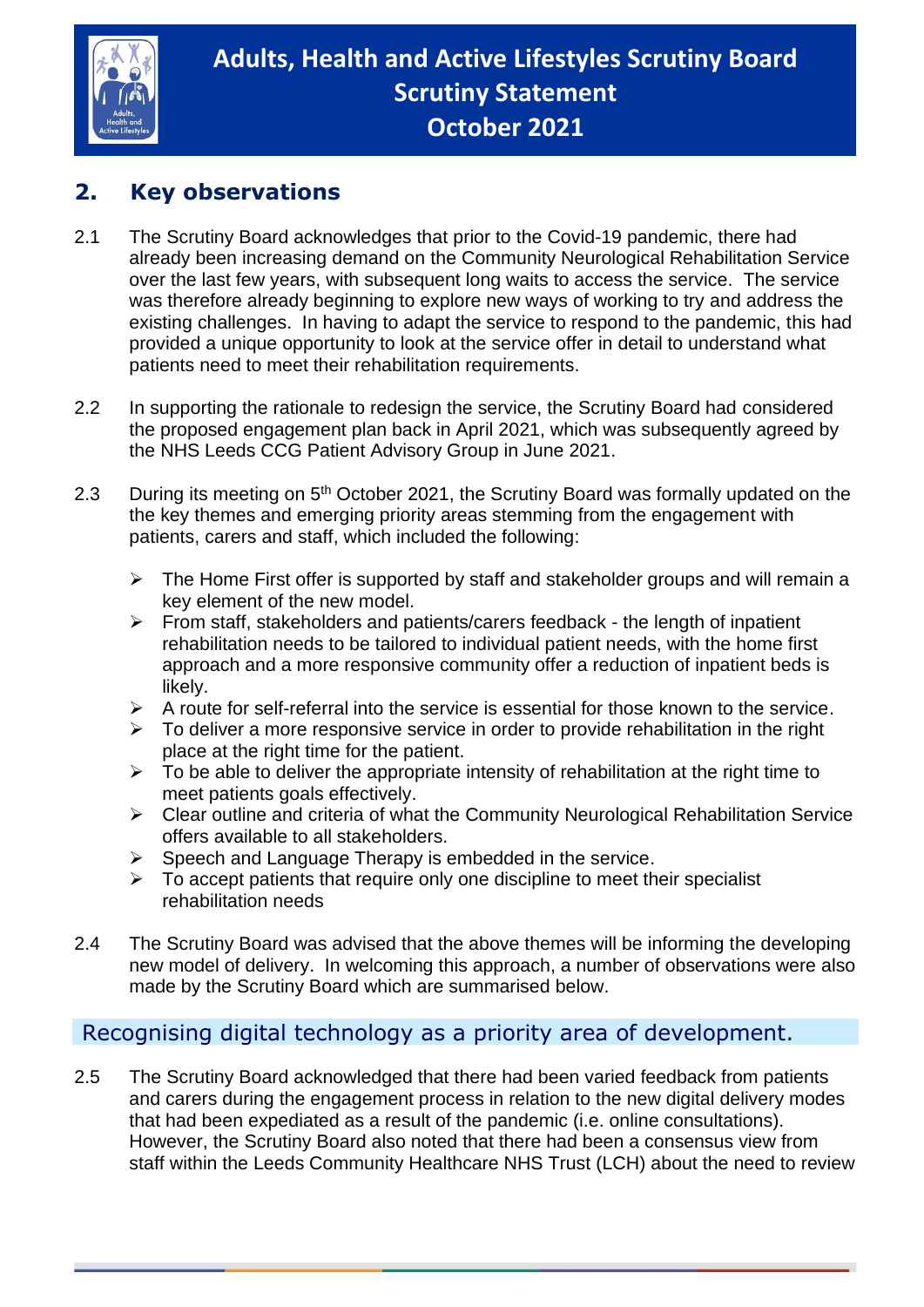

# **Adults, Health and Active Lifestyles Scrutiny Board Scrutiny Statement October 2021**

current IT systems to help avoid duplication and improve how patients are effectively managed across LCH services.

2.6 While acknowledging that there is broader strategic work being undertaken around digital innovation across acute and community health services, the Scrutiny Board felt that the development of digital technology should still be acknowledged as part of the list of themes and priority areas informing the developing new model of delivery for the community neurological rehabilitation service.

## Prioritising actions and providing feedback to patients and staff.

2.7 The Scrutiny Board recognised the need to prioritise actions linked to each of the identified themes and to provide feedback on this to patients, carers and staff. The Scrutiny Board welcomed the intention to produce a 'You Said, We Did' report following the implementation of the new delivery model. However, having consulted the view of Leeds Voices, the Scrutiny Board also recognised the merit of producing a more immediate 'You Said, We Heard' report that explains how the Trusts are seeking to prioritise actions in response to the views expressed by patients, carers and staff during the engagement process.

#### Acknowledging the valuable role of the Third Sector.

2.8 The Scrutiny Board emphasised the importance of maximising all available resources, including Third Sector provision, to ensure that patients are accessing the right person, at the right place, at the right time. Linked to this, it was noted that the Leeds Community Healthcare NHS Trust had been working closely with Voluntary Action Leeds to understand how best to utilise the provision available within that sector. As part of the redesign process, the Scrutiny Board also welcomed the intention to undertake an Equality Impact Assessment to ensure that services are accessible to all.

#### Ensuring links with the broader vision for stroke services.

- 2.9 During its meeting on 5<sup>th</sup> October 2021, the Scrutiny Board was briefed separately on the work being undertaken to develop a vision for stroke services for the next five years, which will also align with the National Stroke Strategy and clinical service strategies produced as part of the West Yorkshire and Harrogate Integrated Care System.
- 2.10 While acknowledging that the redesign work for the community neurological rehabilitation service is being undertaken within existing financial resources, the Scrutiny Board was separately made aware of some of the workforce pressures outside of this service which are across the stroke pathway, primarily linked to a national shortage of specialist trained staff, that would need to be addressed as part of the broader vision work.
- 2.11 In recognition that some patients accessing the community neurological rehabilitation service will have come through the stroke pathway, the Scrutiny Board emphasised the